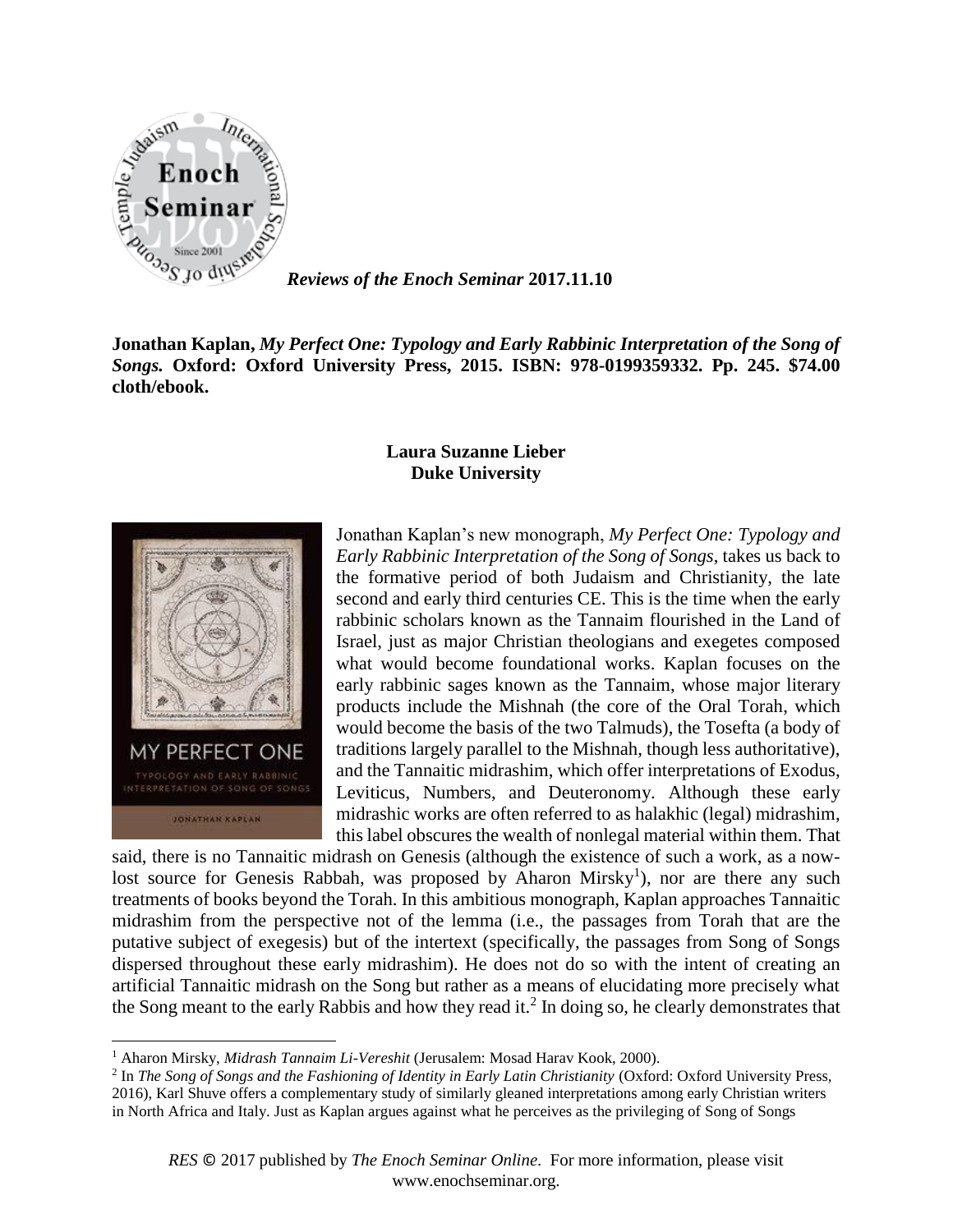many elements of rabbinic interpretation of the Song usually assigned to the later Amoraic period (the third through fifth centuries CE, roughly) were in fact established much earlier.

Most of the most readily accessible and familiar early Jewish interpretations of the Song of Songs—notably Song of Songs Rabbah (the major midrash explicating the Song) and the Targum (Aramaic version) of the Song—significantly postdate the Tannaitic material studied by Kaplan. Songs Rabbah is often dated to around the fifth century CE (although it surely contains earlier material) while the Targum is likely from the seventh century CE. In their received form, these works offer verse-by-verse commentaries on the Song, as do a number of late antique liturgical poems composed for use during Passover. The Tannaitic readings of the Song explored by Kaplan are, by contrast, episodic and occasional, and they cluster in the midrashic sources around specifically evocative sources from the Torah, such as the Song at the Sea (Exod 15). Kaplan's analysis culls and organizes these deployments of the Song along thematic lines.

*My Perfect One* is divided into five chapters, which reflect a clear and logical development of Kaplan's argument. The introduction offers a brief overview of scholarship in the field, with a particular orientation towards articulating the theological significance of a Tannaitic reading of the Song that expresses intimacy between God and Israel—a theological trope that most scholars regard as more developed in the Amoraic period. Chapter 1 analyzes different Greco-Roman modes of literary interpretation—the origins of allegory in Pythagorean explications of Homer as well as Philo's exegesis of the Scriptures and early Christian readings of what became the Old Testament—in an attempt to distinguish the categories to which Tannaitic interpretations may be assigned: allegory, *mashal* (parable), typology, or figurative reading. Two specific issues are at the forefront: how biblical passages are decoupled from history and idealized, and, at the same time, how passages that seem ahistorical are historicized, linked to specific episodes in the past, present, or future. Chapter 2 addresses how the Tannaim read the Song in a historicizing manner in order to correlate the Song with narratives from Israel's sacred history and present experience. The Song articulates an idealized relationship between God and Israel, particularly at the time of the Exodus, and Kaplan suggests that the rabbis understood the Song, in terms of its genre, as a kind of analogue to Greco-Roman epic. Chapter 3 and chapter 4 address the main characters of the Song as read by the Tannaim: Chapter 3 connects the woman's body with the physical performance of Judaism, from embodied commandments (tallit, circumcision, etc.) to bodily sacrifice (martyrdom); chapter 4 links the man's body as a descriptor of the divine to the idea of *imitatio dei*; he is a figure whose actions and character the Jewish people can imitate as they strive to bring about the harmony idealized in the Song. Chapter 5 delineates how the Tannaim subverted the narrative of absence in the Song to create a theology of divine presence in the wake of the traumas of the destruction of the Temple and the Bar Kokhba rebellion. The conclusion draws the strands together and argues that the Tannaitic interpretation of the Song served overlapping purposes: it constructs an exemplary portrayal of Jewish life in the present tense even as it firmly roots the present in an idealized national narrative of the past. These complex and indirectly expressed objectives shaped subsequent rabbinic modes of exegesis insofar as they are characterized by a theology reflecting emotional nuances of the Song: intense affection manifested in reciprocal and exclusive devotion.

Kaplan's analysis is valuable for a number of reasons. First and foremost, it highlights the significance of the Song of Songs as an intertext in the earliest rabbinic writings, primarily

 $\overline{\phantom{a}}$ 

Rabbah, Shuve's analysis pushes back against the dominance of Origen's reading of the Song in early Christian studies.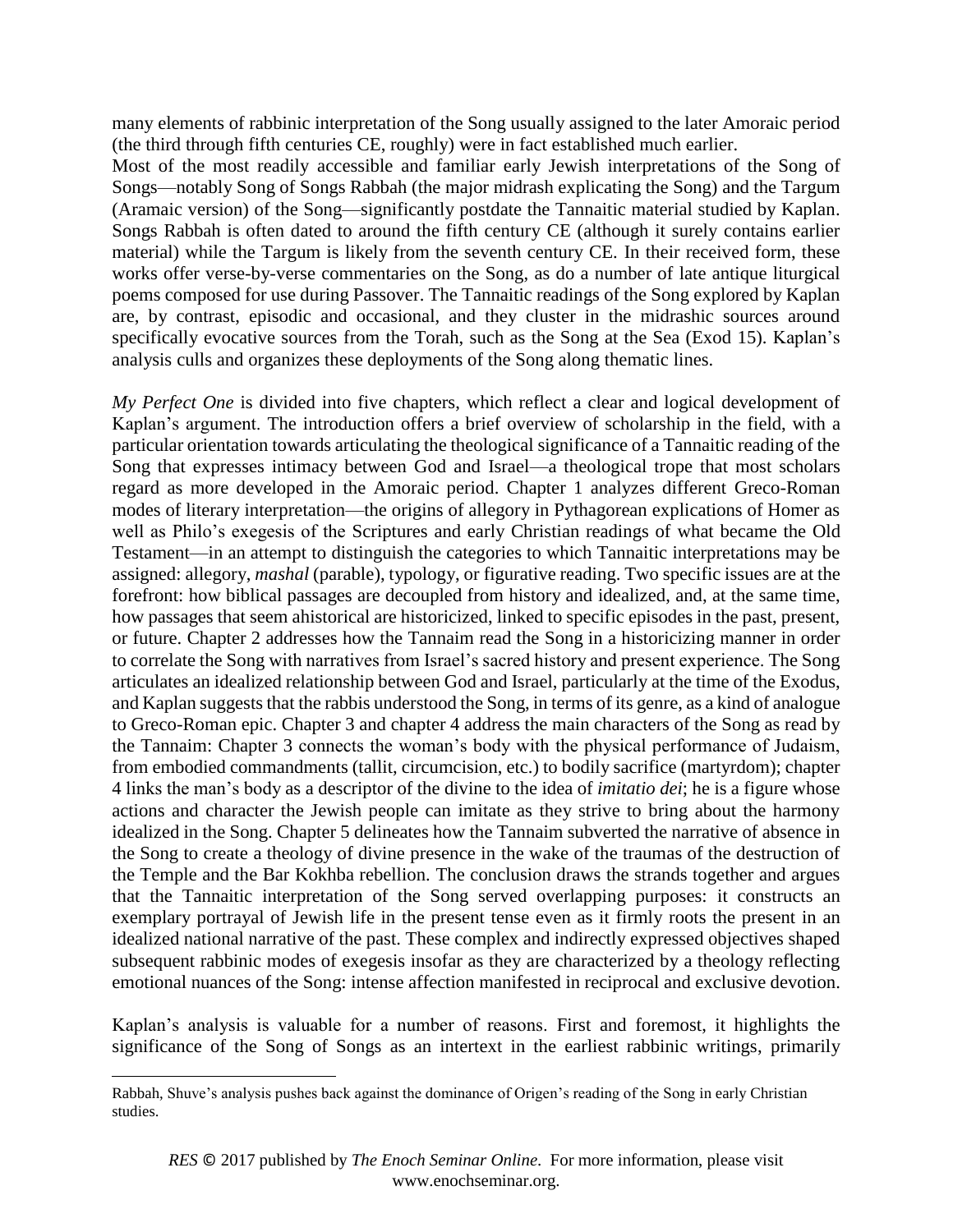Tannaitic midrashim, but the Mishnah and Tosefta as well. Kaplan draws our attention to the significant influence that the metaphors, images, narrative conceits, and emotions of the Song played in shaping rabbinic theology at its formative stage. These ways of thinking find fuller and more nuanced articulation in later centuries, but the foundations were firmly established in the Tannaitic period. In addition, Kaplan's attentiveness to the nuances of figurative reading in antiquity—Greco-Roman, Christian, and Jewish—serves as a welcome caution against the casual use of "allegory" to describe how the Song of Songs was read by rabbis and church fathers. Despite the similarities, the different communities—or perhaps more precisely, the different texts and contexts—read the text in distinctive ways. Part and parcel of these two major elements, Kaplan's analysis brings forward minor yet significant issues. His explicit engagement with the idea of theology is particularly welcome, as is his recognition that gender plays an important role in rabbinic covenantal theology. As part of establishing his readings of the text, Kaplan draws on a wealth of primary and secondary sources—his footnotes are often quite rich—and he gestures toward important methods and subjects, including gender theory, literacy studies, and performance theory, the last of which remains relatively underutilized in the study of the Tannaitic midrashim. The writing is generally clear and its arguments easy to follow.

For all the strengths of this study, Kaplan's analysis raises as many questions as it answers. In part, this is because the volume attempts to provide both a history of interpretation (of the Song of Songs) and a cultural history (of Judaism at a pivotal moment in its history). Kaplan is far more at home in the former than the latter. While his readings of texts are creative and sound, he often treats issues of context—social, cultural, and historical—cursorily. For example, with regard to Jews in their larger societal context, Kaplan's references to contemporary Christian interpretations of the Song are welcome, particularly the Syriac material, which is overlooked relative to Origen (Hippolytus of Rome might also have been worthy of some attention); that said, he treats this material briefly, and with little attention to the deep cultural structures which make such intercultural commonalities revelatory. Kaplan's focus on certain areas means that he neglects important foundational issues, such as the creation of "Judaism" and "Christianity" in the early centuries CE (as discussed in the work of Seth Schwartz and Lee Levine, among others) or issues around education and literacy in the rabbinic world (as explored by Martin Jaffee and Catherine Heszer, as well as the work of classicists such as William Johnson). Much of the larger world in which early Rabbinic Judaism emerged and was embedded—the pivotal nature of the Tannaitic moment—is treated lightly, and Kaplan's emphasis on the traumas of the destruction of the Temple and the Bar Kokhba revolt, while theologically cogent and particularly relevant to topics such as martyrology, yields an overly simple historical picture that underestimates the cultural dynamism of the late second and early third centuries. Also neglected are those factors that helped shape the exegetical traditions of Judaism internally, notably non-rabbinic Jewish writings such as 4 Ezra, the Dead Sea Scrolls, and the New Testament, as well as Jewish liturgical traditions and the lectionary. Kaplan displays familiarity with these works—they are cited in his notes and in his conclusions—but his analysis could more fully integrate the early midrashim into this larger literary context more completely and with more nuance. (Kaplan's reading of Mishnah *Taanit* 4:8, on pp. 68–67, takes the text as historically informative at face value in a way that is unexpectedly naïve.) A more fully contextual reading of the Song, one which explores it from the overlapping perspectives of classical society, the "parting of the ways," and early Judaism, would introduce more uncertainty into the analysis but would also establish a larger frame in which both the Song of Songs and early rabbinic writings can be understood.